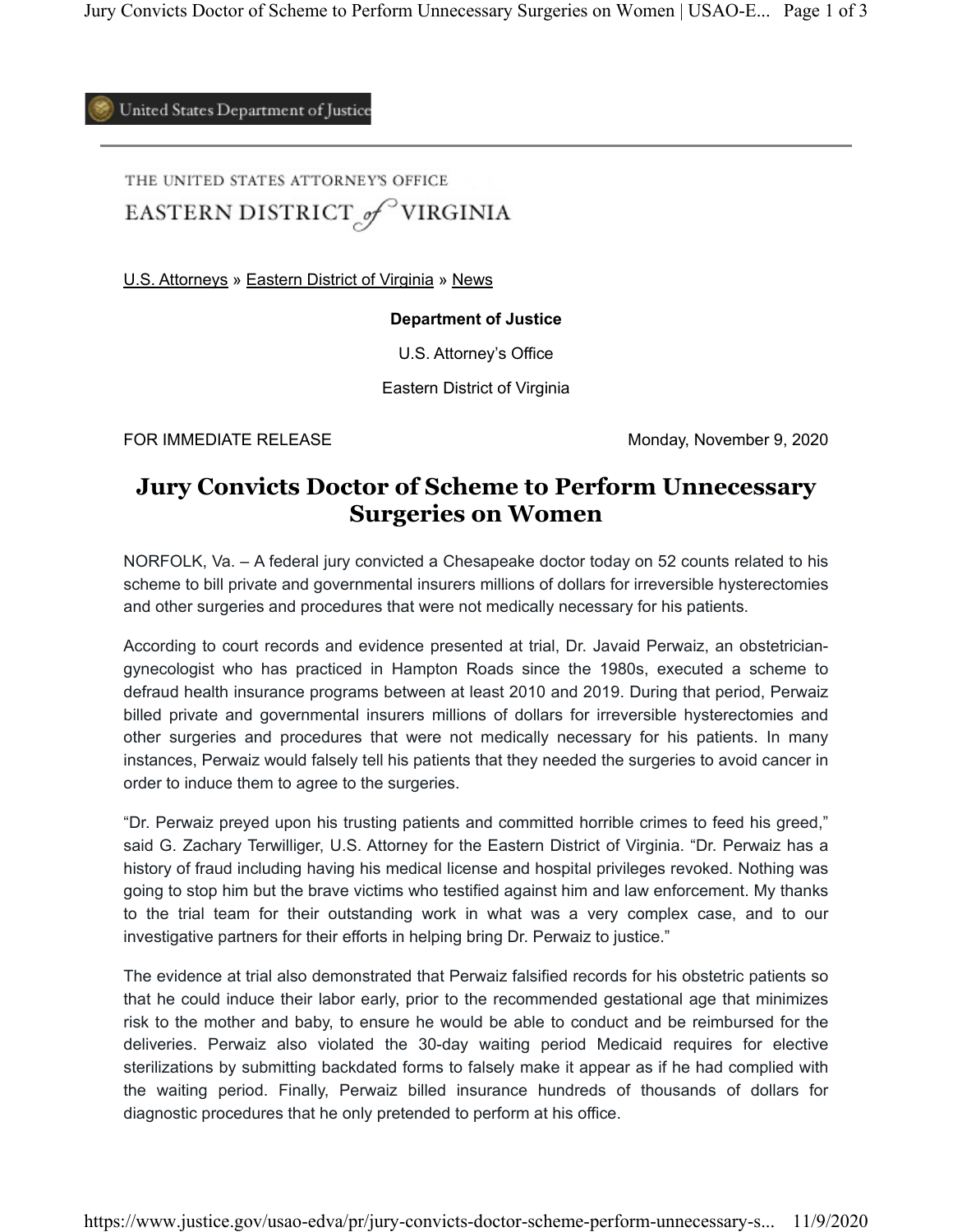"Not only did this doctor defraud our health care system out of millions of dollars, he did so by putting the health and safety of his patients at risk by performing unnecessary surgeries on women," said Mark R. Herring, Attorney General of Virginia. "Doctors who take advantage of the trust their patients put in them must be brought to justice. I want to thank my team for their hard work on this egregious case and our local, state, and federal partners for their continued partnership in holding dangerous individuals accountable."

The witnesses at trial included dozens of former patients, some of whom testified to the complications they continue to endure as a result of the unnecessary surgeries Perwaiz performed. Witnesses also included nurses who worked at the hospitals where Perwaiz performed his surgeries, who testified that they repeatedly complained about his practices to their supervisors.

"Doctors are in positions of authority and trust and take an oath to do no harm to their patients," said Karl Schumann, Acting Special Agent in Charge of the FBI's Norfolk Field Office. "With unnecessary, invasive medical procedures, Dr. Perwaiz not only caused enduring complications, pain and anxiety to his patients, but he assaulted the most personal part of their lives and even robbed some of their future. The brave patients and nurses who came forward and testified deserve our gratitude for helping end this horrible scheme. Let this case demonstrate the FBI's commitment to hold accountable anyone who abuses their position of trust."

"In his desire to line his pockets, Dr. Perwaiz callously ignored his patients' health and well-being by conducting medically unnecessary and irreversible medical procedures," said Maureen R. Dixon, Special Agent in Charge, Department of Health and Human Services – Office of Inspector General. "Physicians who recklessly place patients at risk to boost their own profits will be held accountable for their actions."

Perwaiz faces a maximum penalty of 465 years in prison. He is scheduled to be sentenced on March 31. Actual sentences for federal crimes are typically less than the maximum penalties. A federal district court judge will determine any sentence after taking into account the U.S. Sentencing Guidelines and other statutory factors.

G. Zachary Terwilliger, U.S. Attorney for the Eastern District of Virginia; Karl Schumann, Acting Special Agent in Charge of the FBI's Norfolk Field Office; Mark R. Herring, Attorney General of Virginia; Maureen R. Dixon, Special Agent in Charge, Department of Health and Human Services, Office of Inspector General; and Chris Dillard, Acting Special Agent in Charge, Defense Criminal Investigative Service, Mid-Atlantic Field Office, made the announcement after Senior U.S. District Judge Rebecca Beach Smith accepted the verdict.

Assistant U.S. Attorneys Elizabeth M. Yusi, E. Rebecca Gantt, and John F. Butler are prosecuting the case.

A copy of this press release is located on the website of the U.S. Attorney's Office for the Eastern District of Virginia. Related court documents and information are located on the website of the District Court for the Eastern District of Virginia or on PACER by searching for Case No. 2:19-cr-189.

**Topic(s):**